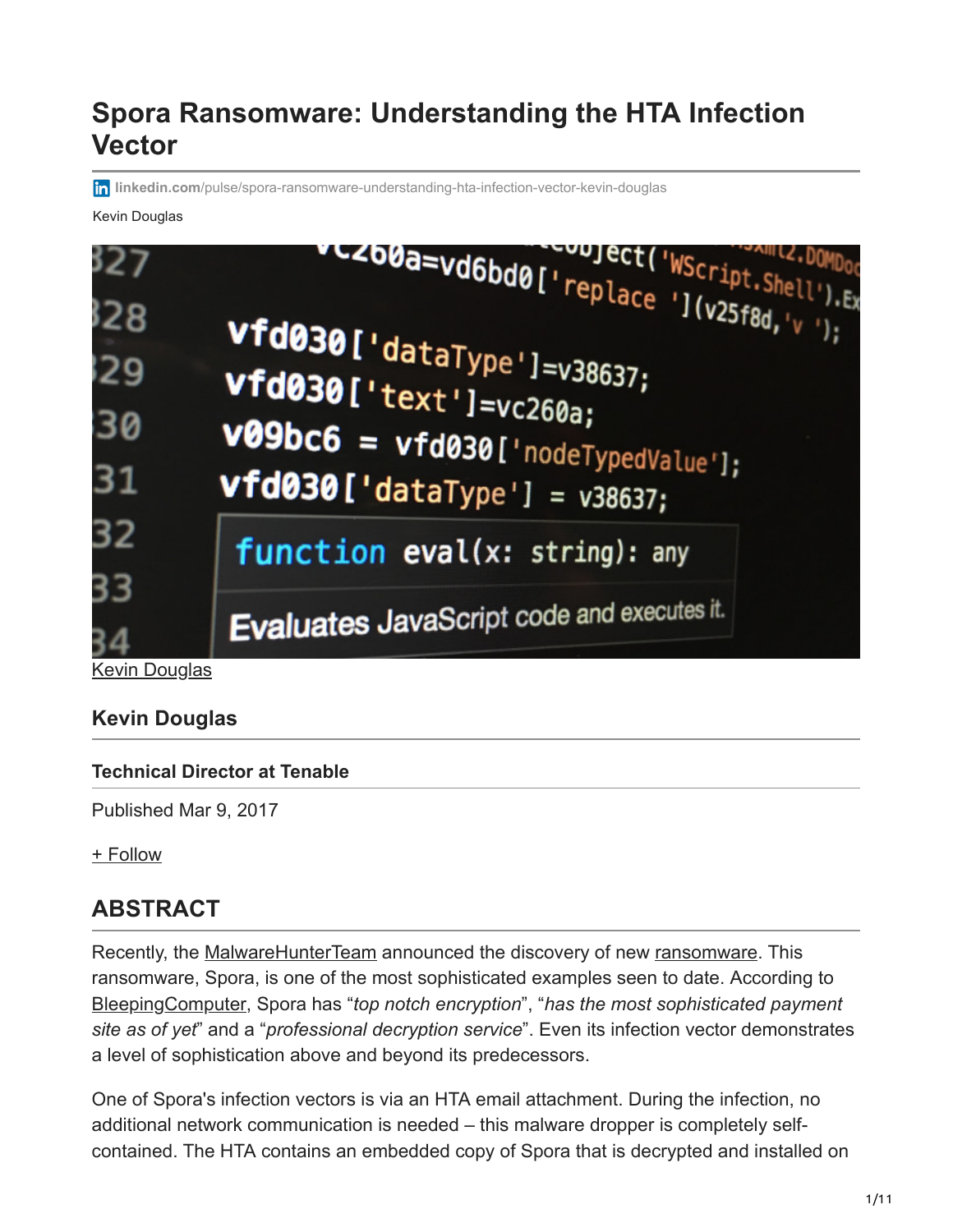the victim machine as the attachment is opened. If you have the attachment, you already have Spora – network connection, or not.

This is the perfect opportunity for us to learn about HTA-based malware droppers. Lets take a look at the Spora infection vector to learn why the authors chose HTA…

## **BACKGROUND**

Most of us are already familiar with typical infection vectors from droppers that leverage Microsoft Office files, PDF documents, Flash files, etc. Spora has chosen to use HTA as the malware dropper. Interesting choice… So, [what is HTA?](http://technet.microsoft.com/en-us/library/ee692768.aspx)

HTA stands for HTML Application. It is a technology that Microsoft created to allow graphical user interfaces to be bundled directly with script logic. Scripting languages such as VBScript do not have any native GUI capabilities. HTA leverages Internet Explorer to provide scripts with a graphical interface. Even though they leverage Internet Explorer, they run outside of the browser via MSHTA.exe. This means that they are free from the normal security restrictions placed on scripts that run inside a web browser.

To illustrate, an existing HTML file can be renamed to an .hta extension and it would yield a working example of HTA. The only difference being, the document would open via MSHTA.exe rather than a web browser.

" *HTAs, by contrast, are not bound by the same security restrictions as Internet Explorer; that's because HTAs run in a different process than Internet Explorer. (HTAs run in the Mshta.exe process rather than the Iexplore.exe process.) Unlike HTML pages, HTAs can run client-side scripts and they have access to the file system. Among other things, this means that HTAs can run your system administration scripts, including those that use WMI and ADSI. Your scripts will run just fine, and you won't receive any warnings about items that might be unsafe.*" – [Microsoft TechNet](http://technet.microsoft.com/en-us/library/ee692768.aspx)

For a malware author targeting Microsoft Windows victims, HTA seems like a reasonable choice. Its simple, it can ("*among other things*") access the file system, and it is a preinstalled capability in Windows.

Now, lets take a deep dive into how the authors of Spora leveraged HTA for their infection…

# **ANALYZING THE INFECTION VECTOR**

### **OVERVIEW**

The Spora infection begins as an HTA file.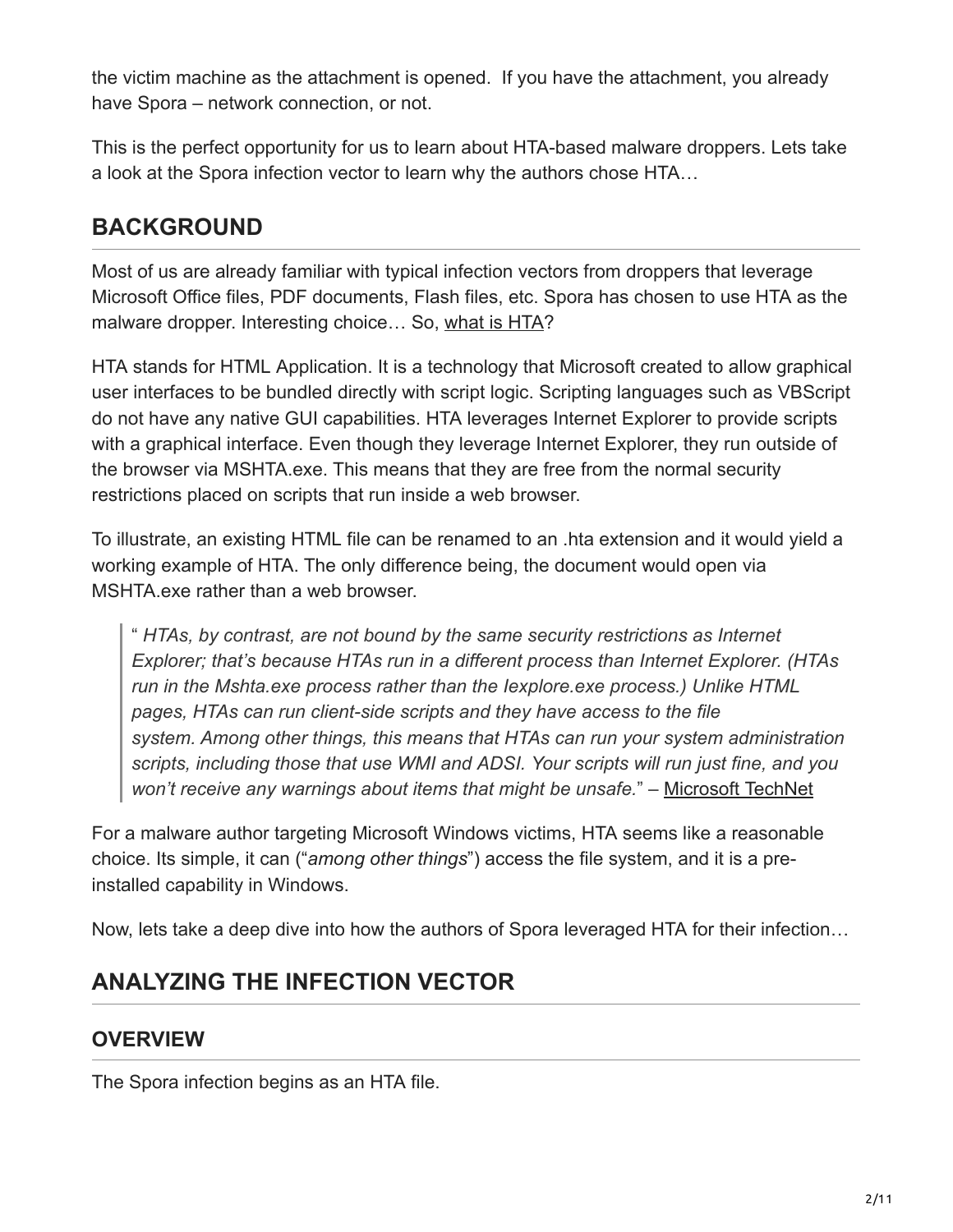Like many other malware droppers, it is reported that the [Spora HTA file](http://www.virustotal.com/en/file/3fb2e50764dea9266ca8c20681a0e0bf60feaa34a52699cf2cf0c07d96a22553/analysis/1484122829/) is initially delivered to its target via an email attachment. The delivery mechanism doesn't matter so much, as long as the HTA file reaches a victim and the victim is likely to click on it.

Spora disguises the HTA file name such that it includes two file extensions (e.g., *<filename>*.doc.hta). This is most likely an attempt by the malware author to hide the actual [.hta file extension from the victim. On Windows machines that are configured to hide file](http://support.microsoft.com/en-us/help/865219/how-to-show-or-hide-file-name-extensions-in-windows-explorer) extensions, the actual file extension (.hta) would be hidden from the user, leaving only the fake file extension displayed (e.g., *<filename>*.doc appears rather than *<filename>*.doc.hta). The intent is to deceive users into clicking on the file, thinking that they are opening a Word document rather than the HTA file.

Once the HTA file is opened, the infection occurs through a series of five distinct stages as shown below. In stage one, the HTA dropper writes an embedded payload to a JScript file **(%temp%/close.js**) and runs it. This JScript file contains the entire payload necessary for each of the subsequent stages.

Stages two, three and four each decode an embedded JavaScript payload and run it. Stage two is distinct in that it relies heavily on [anonymous self-invoking functions](http://www.w3schools.com/js/js_function_definition.asp) as a form of obfuscation. Stage three is distinct in that it uses a custom decode logic to decode its payload prior to running it. Stage four is the most complex, leveraging AES encryption via CryptoJS to decode the final payload to run. Stage five runs the final JavaScript payload in order to create a Word Document (*doc\_6d518e.docx*) and install/drop the Spora malware (*81063163ded.exe*). Stage five then opens the Word document and starts the Spora malware.

The Word document serves no purpose other than to distract the victim from noticing that Spora was installed. When the victim sees a Word document opened from an email attachment with a .doc extension, he/she is more likely to think that nothing is wrong. Actually though… the infection is done. Spora is now encrypting precious files on the victim's hard drive and holding them for ransom.

Lets walk through this logic in detail to see how each of these stages work…

### **Stage 1: Create close.js and Run It**

In the first stage of the infection, Spora uses an HTA file as a container for each component used during the infection process. As shown below, this infected HTA file is a simple file with a single purpose - to write its embedded payload to a JavaScript file and run it.

In the first step of this stage, a JavaScript file (*close.js*) is created in the *%TEMP%* folder. As shown below, *WScript.Shell* and *Scripting.FileSystemObject* objects as are used to create this file. Leveraging these components is a fairly common technique used by malware droppers to gain read/write access to the local file system.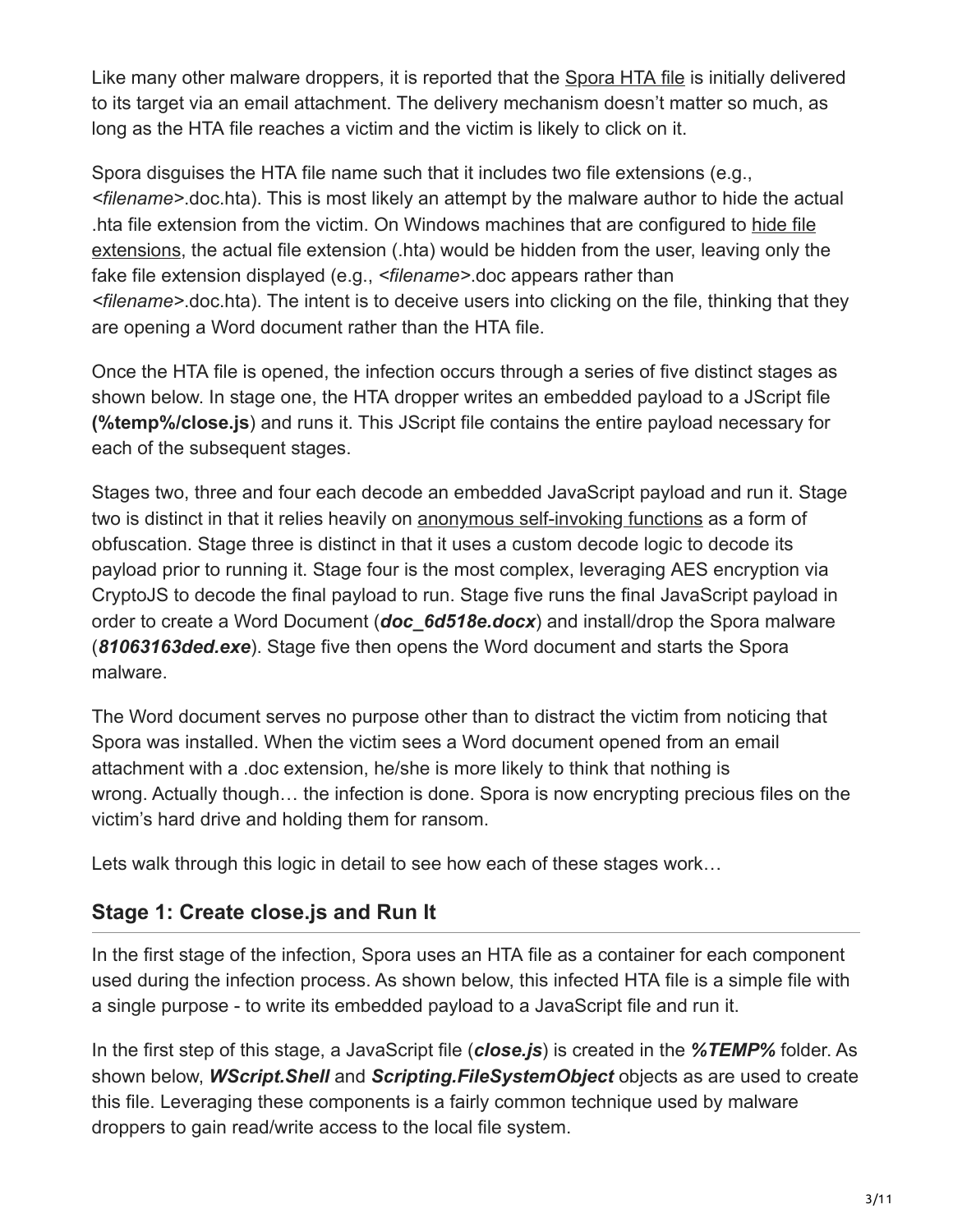The next step is to write the infection payload to this file. As highlighted below, a payload is written to the file using the *Scripting.FileSystemObject* object. The highlighted payload was abbreviated in the screen shot for conciseness and readability. The actual payload is much larger than what is shown.

Once the payload has been written to the file, the file is closed and then run using the *WScript.Shell* component. Highlighted below, we can see that *%temp%\close.js* is being executed.

The first stage of the infection is now completed. As the victim opened the HTA email attachment, the embedded JavaScript payload has been extracted from the HTA file, written to a JScript dropper and started.

In stage two, lets see what was in the payload and step through what it does…

#### **Stage 2: Decode JavaScript Payload and Run It**

The screen shot below shows the partial content of the payload extracted during stage one and written to *close.js.* The beginning of the file appears to contain JavaScript. However, much of the file appears to be something other than JavaScript. Our hunch is that this is an additional payload. Most likely, the JavaScript that we see is merely a thin wrapper that decodes the payload and launches it.

This file is obviously formatted as ugly as possible by the author in an attempt to make it less readable. Reading and understanding this file in its current form is a challenge. We will need to reformat it (add white-spacing, etc.) in order to be able to make any sense of it.

After beautifying the code as shown below, we can start to see two distinct parts to the file. The first part is obviously JavaScript. Most likely the *Gr()* function starting on line 5 is decode logic. The second part, starting at line 28, appears to be payloads that are passed into the *Gr()* and *qP()* functions.

So, lets abbreviate some of the payloads to allow us to get a better overall picture of the logic without being confused by the payload values themselves. Shown below, we can start to see that many payloads are passed into the suspected *Gr()* decode function.

Looking at the definition of *qP* highlighted below, we see that it is simply assigned to the JavaScript *Function* constructor. This is simply a form of obfuscation where the malware author is trying to hide each time *Function* is called by reassigning it to the *qP* variable. In other words, if the code invokes *qP()*, the net effect is that *Function()* is called. We will see this in practice shortly…

Based on our discovery above, lets replace all *qP()* references with *Function()* to make the code more readable. Shown below is the resulting cleansed code.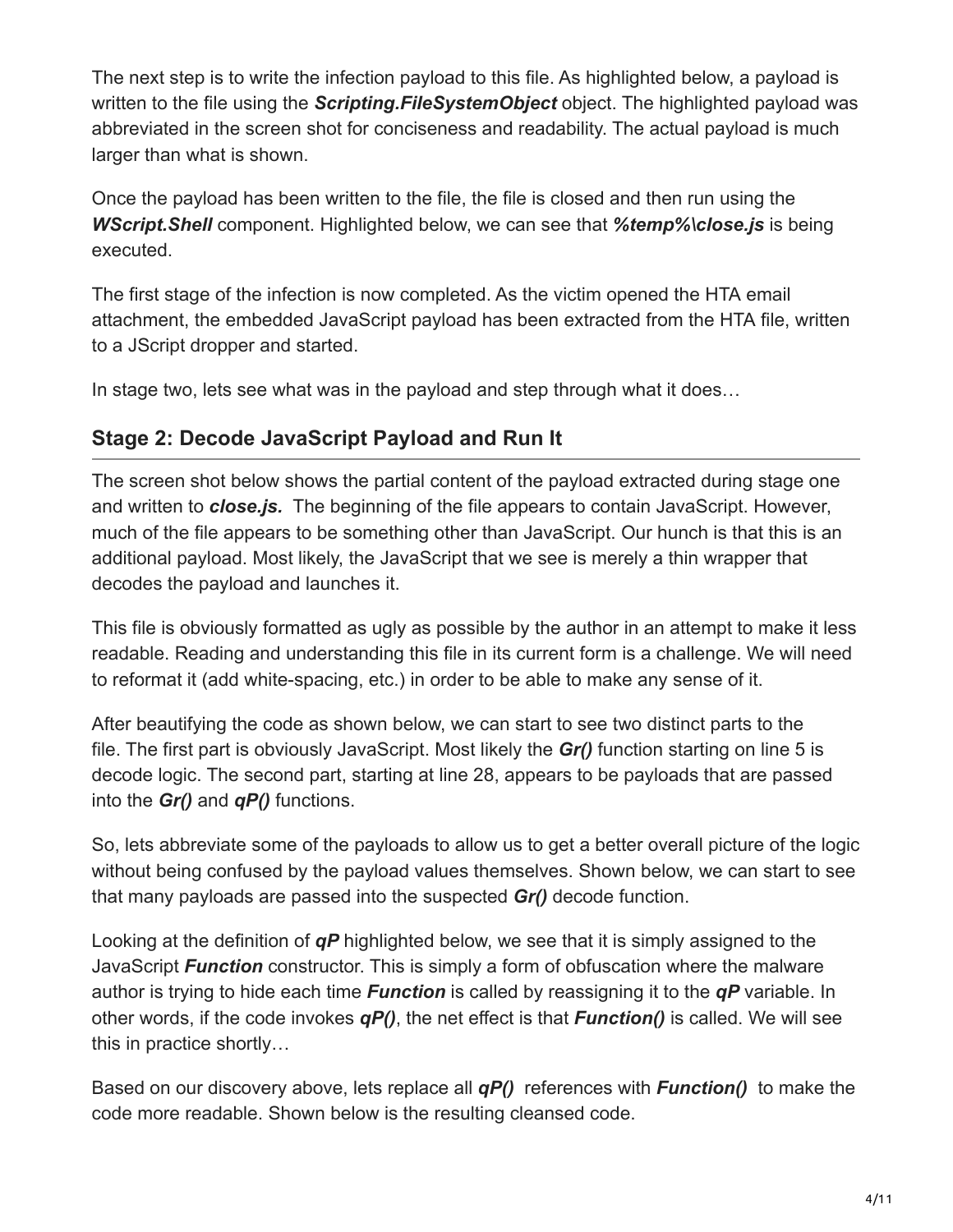So, is the *Gr()* function really a decode loop?

Looking at the highlighted logic shown below, we can see that the variable *x* that is passed into *Gr()*, is iterated over, its values are altered using some basic math formulas resulting in a new value (variable *b*). The new array of values is joined back together into a string and returned. Long story short, this is definitely a decode loop.

Based on our analysis above, lets rename all the *Gr()* references to *Decode()* to make things more readable as shown below.

The next thing to decipher is the **(function() { … })()** syntax highlighted in the abbreviated screen shot below. This syntax indicates a JavaScript [anonymous self-invoking function](http://www.w3schools.com/js/js_function_definition.asp). The function is anonymous because it has no name specified. The function is self-invoking because it is wrapped in parenthesis and followed by a pair of parenthesis. Long story short, this syntax makes it an anonymous self-invoking function, meaning it will automatically invoke at startup without explicitly being called.

Now that we know how to identify an anonymous self-invoking function, we can easily spot a second one as highlighted below. As *close.js* is started, the outermost self-invoking function shown above will automatically run. As it runs, this innermost self-invoking function shown below will automatically start.

As we look at the function shown above, we can see a difference between the innermost and the outermost function syntax. The innermost function highlighted above is capitalized. Why? This is an example of invoking a [function constructor.](http://www.w3schools.com/js/js_function_definition.asp) The JavaScript function constructor allows a function to be defined and invoked in the same line of code.

The syntax for defining and invoking a function constructor is *Function(arg1, arg2, argn, codeblock)*. The last argument passed into the Function constructor is the code block for the function itself. This means that the highlighted section of code below is the code block for this innermost self-invoking function on line 28.

So far, we know that as *close.js* starts, it self-invokes the outermost function on line 2. It then self-invokes the innermost function on line 28. The innermost function is a function constructor, which means that the highlighted section of code is ultimately the code that automatically runs at startup time. After the highlighted section of code finishes running, its output becomes the code block argument to the innermost function as it starts.

We're getting closer…

Looking at the code highlighted above, we can see, similar to line 28, it is a function constructor. This means that the highlighted section of code below represents its code block (since it is the last argument passed into the function constructor).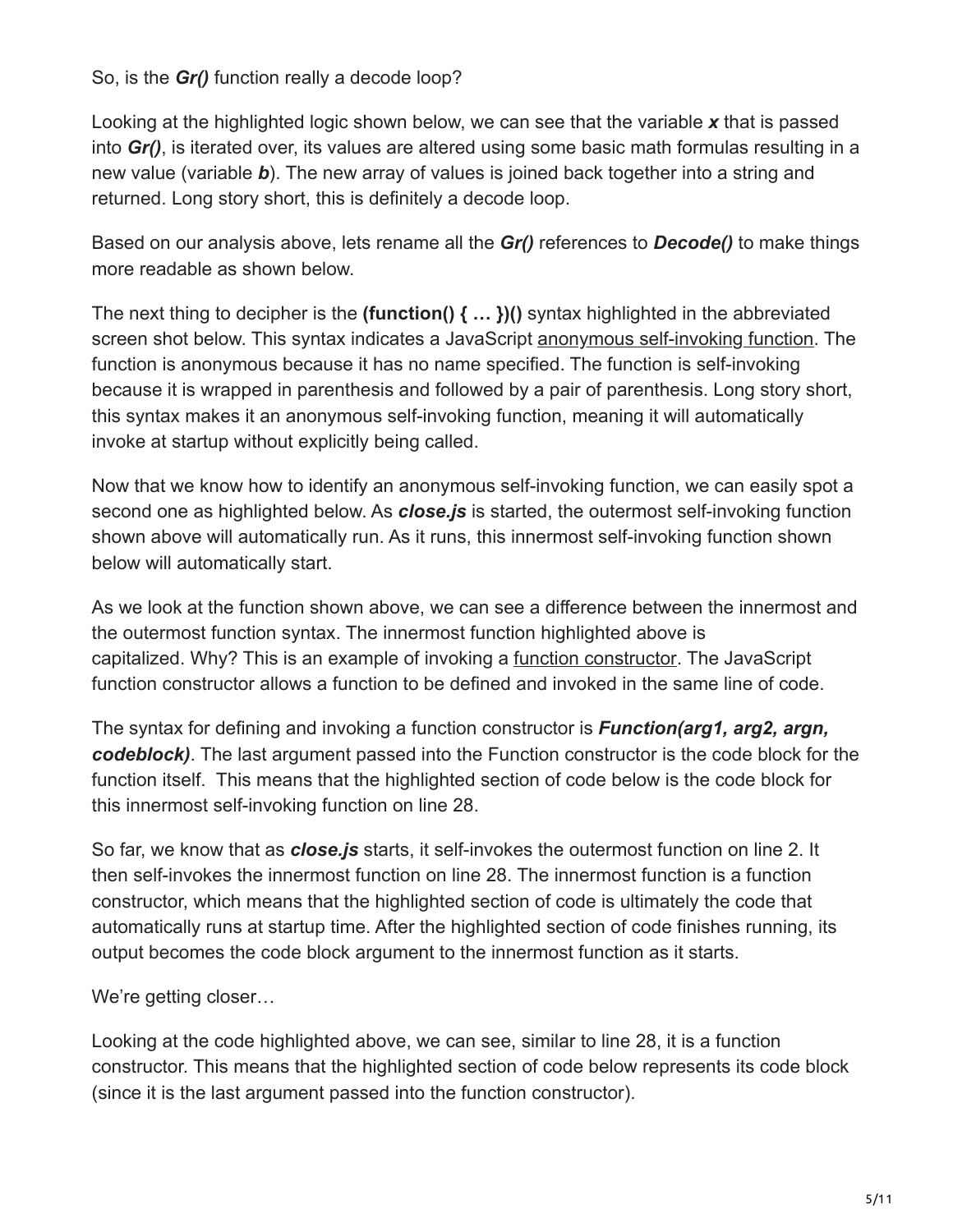If the above highlighted line of code is the code block for the function constructor, then what is this similar looking section of code highlighted below? These are the arguments passed into the code block highlighted above. If we decode the code block above, we should see logic that references the arguments highlighted below.

Time to decode the code block and see what this stage of infection actually does…

If we use the *Decode()/Gr()* logic shown earlier to decode the first payload, we can see the code block as shown below. As we suspected, we can see references to inbound arguments in lines 11 and 12. The logic appears to iterate over each of the bytes in each of the arguments, alter them with some basic math formulas and join the results back together.

Sound familiar? Yes, it's another decode loop.

Based on our understanding of the logic above, it appears to decode each argument passed into it. Looking at the highlighted line below, we can see there are twenty-one arguments passed into this decode loop. These arguments are first decoded via the *Decode()/Gr()* function discussed earlier and then further decoded with this new decode loop shown above.

Ultimately, this dual-decoded array of payloads shown below is the infection code that is run at the end of this stage.

This stage of the infection began with a series of nested self-invoking functions, which automatically ran at startup time (innermost first, followed by the outermost). The innermost self-invoking function dynamically built and ran a function constructor. The code block for this function constructor was the result of decoding an embedded payload from *close.js*. Ironically, this code block turned out to be second decoding loop.

As this function constructor ran, the second decode loop was passed twenty-one decoded payload chunks from *close.js* as arguments. The second decode loop decoded them once more, resulting in the final payload to be run by the innermost self-invoking function.

We are getting closer. Lets take a look at what this new JavaScript payload does...

#### **Stage 3: Decode JavaScript Payload and Run It**

It looks like our analysis was correct. The resulting payload that was run at the end of stage two shown below is obviously JavaScript. The good news is that this stage appears to be fairly simple. There appears to be a payload, a decode loop and an *eval()* statement to launch the payload once it has been decoded.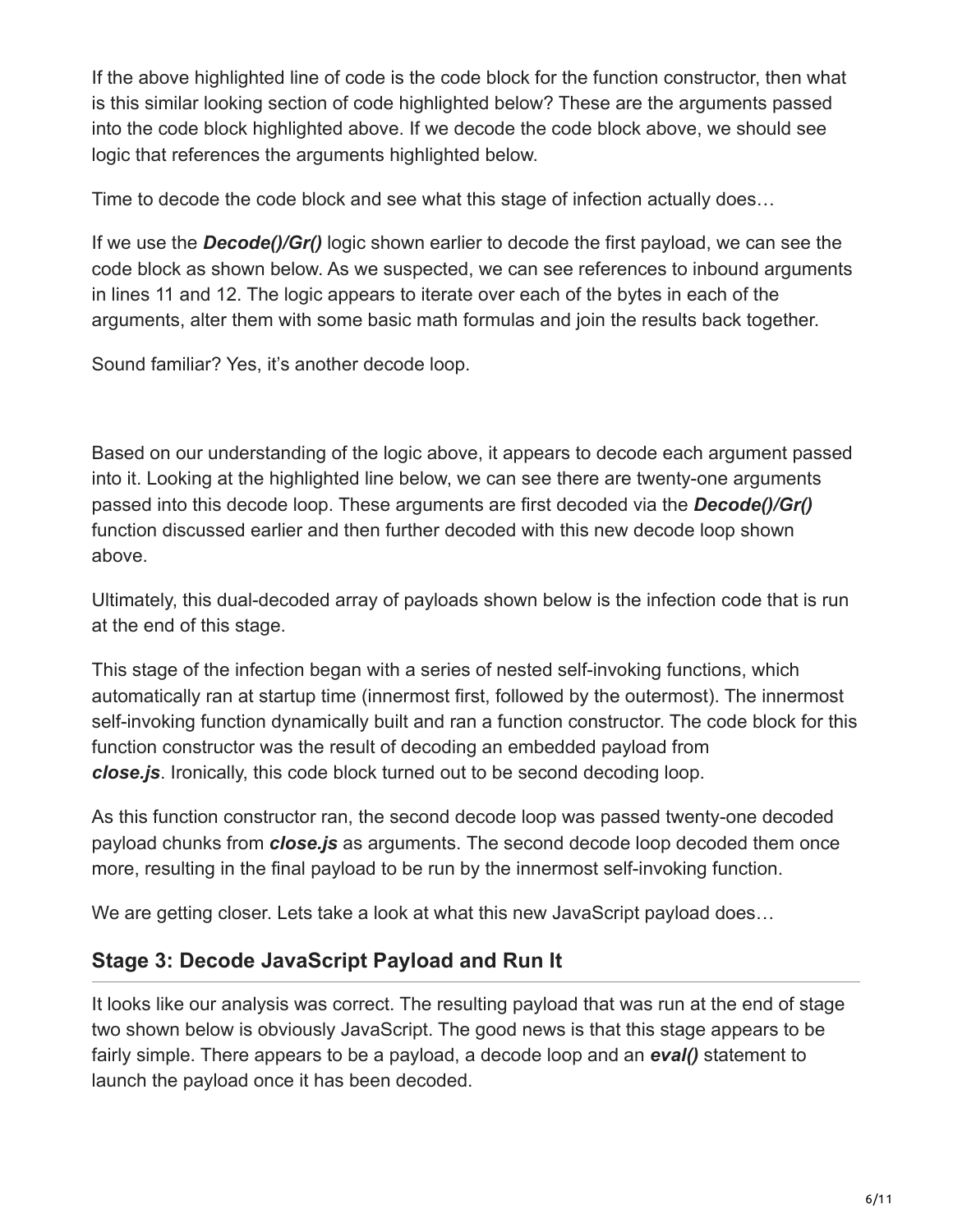The highlighted section shown below (abbreviated in the display for readability) appears to be a payload along with some JavaScript function names (e.g., *fromCharCode*). Our hunch is that this payload will be decoded. The decoder will most likely reference the JavaScript functions in lines 4-6 in order to obfuscate the logic and avoid detection.

So, why do we think this is a decode loop?

The first hint is that the *eval()* statement at line 39 launches the results from our suspected decode function *0x1c508().* This means that whatever is returned from *0x1c508()* must be runnable JavaScript. Otherwise, the *eval()* function would be useless.

The second hint is that the *0x1c508()* function is littered with references to our payload variable **Ox1C4F5[]**. It references both the suspected JavaScript payload section of **0x1C4F5[]** as well as the other artifacts (e.g., JavaScript function names). This is more evidence that this function most likely decodes a portion of the payload and uses the JavaScript references in the payload as part of this decode logic.

The third hint is that line 36 returns the variable *Ox1C554*. This variable is built inside a loop in lines 31-34. If the variable is built inside a loop, returned as the result of this function, and has to be JavaScript (since the return value is passed into *eval()*), then this is definitely a decode loop.

As compared to stage two, this stage of the infection was relatively simple. This stage contained a payload, which was comprised of encoded JavaScript and JavaScript function names. The decode logic was obfuscated through the use of these JavaScript function names rather than invoking them directly. Once decoded, the payload was launched via the *eval()* function.

Its time to decode this payload to see if our analysis is correct so far…

### **Stage 4: Decode Final Payload and Run It**

The payload decoded in stage 3 is definitely JavaScript as shown in the output below.

Similar to the previous stage, we can see an obvious payload at lines 2-3 and an *eval()* function at line 40 which will be used to run the payload. However, this time we don't see a decode loop. We do notice several references on lines 9 and 16 to CryptoJS, which is a cryptography package for JavaScript. Could CryptoJS be used to decode the payload rather than our previously seen decode loop techniques?

Lets dig deeper to find out…

Our suspected payload is highlighted in the screen shot below. This payload was abbreviated for conciseness and readability.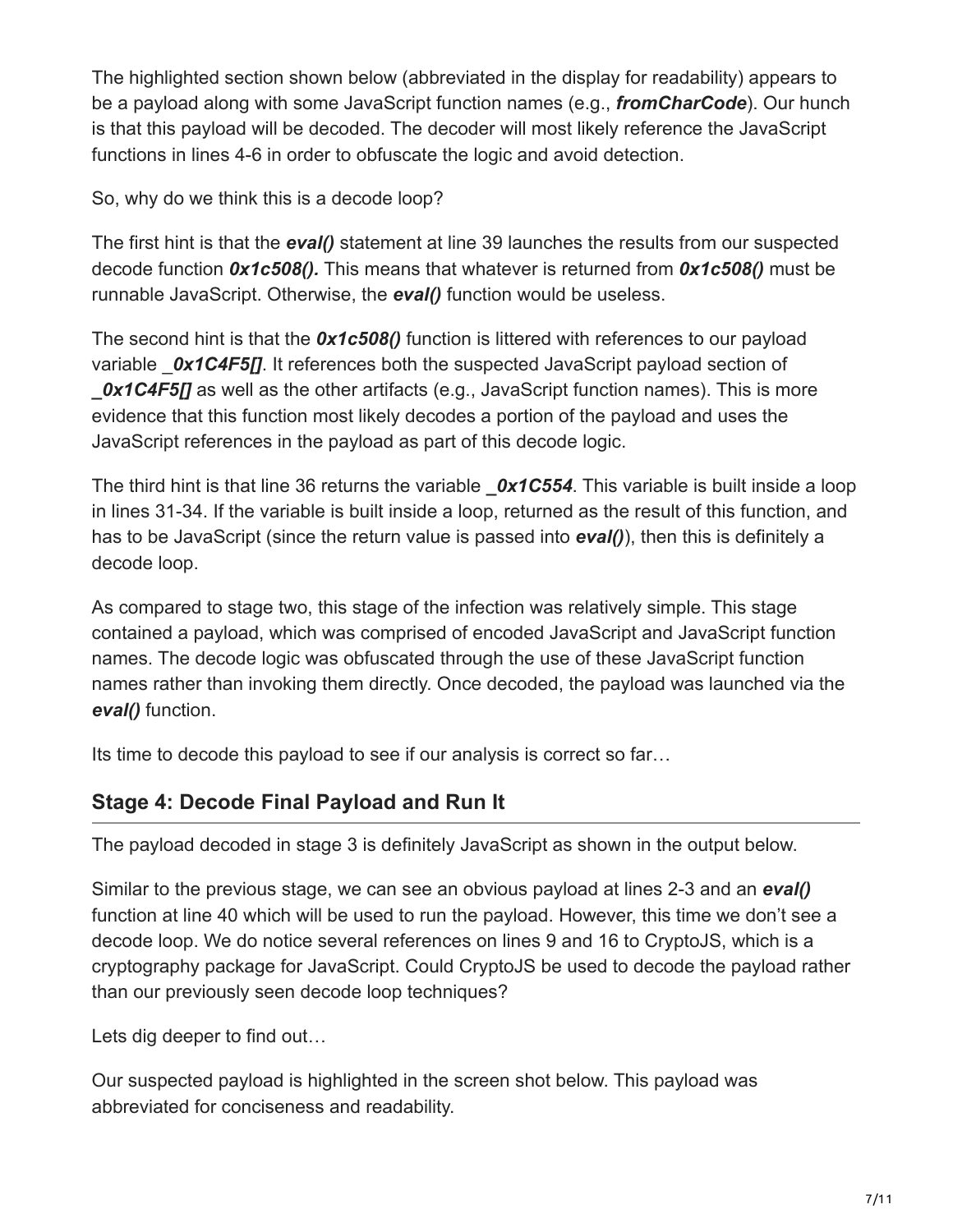Expanding the payload display as shown below gives us a better idea of the size of the payload contained in this infection stage. The payload is actually an array of hex encoded values (many separate payloads in a comma separated list). Since it is an array of payloads, each payload element in the list may be used for different purposes at different times during this infection stage.

Please note that this is still only a representative clip of the overall payload.

Looking at the highlighted section of the payload array shown above, the hexadecimal values fall within the printable character set range (e.g., 0x20 – 0x7E). We can easily convert them from hexadecimal to ASCII to gain a better understanding of the payload. Maybe its simply hexadecimal encoded JavaScript?

Converting portions of the payload array yields some interesting results as shown below. Its not JavaScript, but, its definitely interesting.

Looking at the results above, we can see references to cryptography (e.g., AES, BlockCipher, encryptBlock, decryptBlock, OpenSSL, etc.). We can see references to ADODB.stream, which is typically used by droppers to write malware to disk. We can see references to WScript.shell, which is typically used by droppers to run malware after its been installed on disk. We can also see references to what appears to be a Word document name (e.g., *MP%\doc\_6d518e.docx*).

Using the list of decoded hexadecimal values above, we can layer the actual values into the original code as shown below to gain more insight into the intent of this infection stage. In the code below, references to the original payload (e.g., *Oxee6f[]*) were replaced with their hexadecimal decoded values. In some cases, lines of code that were performing simple string concatenations were collapsed together to simplify the code shown.

We can now see a clearer picture of the infection. Analyzing the code, we see an obvious payload that appears to be decrypted via CryptoJS using AES in line 7 below. We can also see the crypto key as shown (*1C1614D7*). Further analyzing the code, we can now see references in lines 13 and 14 to a Word Document *(%TEMP%\doc\_6d518e.docx*) and an EXE file *(%TEMP%\81063163ded.exe*).

We are getting **extremely** close to the final stage of the infection. Lets push onward...

The payload shown above is UTF8 encoded and stored in the variable *v998c9* as shown in line 15 below.

This AES decrypted payload is then run in line 40 shown below using the *eval()* function. This is the payload we need to see decoded. It appears to be the final stage of the infection.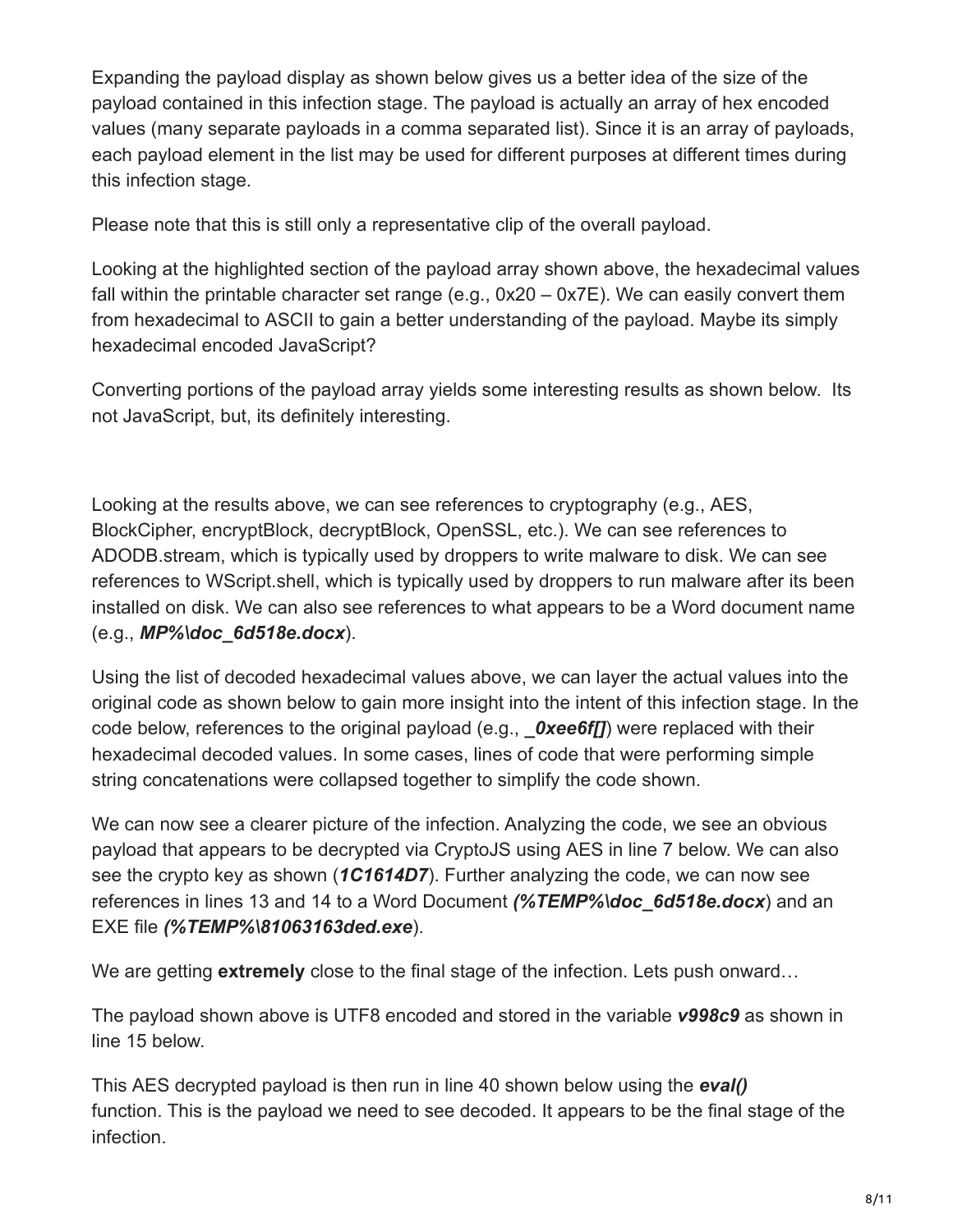In this stage, we see a payload with sections of it that decode to reveal references to AES cryptography. We also see signs of well-known techniques used by droppers to write to disk and run/start files. We see references to a Word document and we see a reference to an EXE. We see a payload that is AES decrypted and ultimately run via an *eval()* function.

Lets decode the payload that is run in line 40 above and reveal the mystery…

#### **Stage 5: Spora infection completes**

The full decode of the JavaScript payload from stage four is shown below. There is a big difference between the JavaScript in this stage and the previous stages. Each of the previous stages were heavily obfuscated and focused on decoding payloads and running them. This code is straightforward. It opens two files, writes data to each one, saves them to disk, closes them and then runs them. Our hunch is that one of these files is the Word document and the other is the EXE referenced in stage four.

Lets take a look and see if we are correct…

In line 4 shown below, the contents of the variable *v09bc6* are written to disk. If we reference the cleansed code from stage four, we can see that *v09bc6* contains the data bytes for the EXE file *(%TEMP%\81063163ded.exe*).

The *v3462e* variable is pointing to a reference of *Adodb.Stream*. This means that the highlighted line below is equivalent to *Adodb.Stream.Write(v09cb6)*. As we suspected in stage four, *Adodb.Stream* is used by this infection to access and write to the local file system.

Once the data has been written, the file is saved to disk as shown below. Referencing the cleansed code in stage four, we can see that the *v759c1* variable is set to *%TEMP%\81063163ded.exe* in line 14 of the code. As the result, this line of code is used to create an EXE on the local file system.

This is the code that actually dropped the Spora malware to disk!! Without this line of code, no infection would occur.

Now that Spora exists on disk, it needs to be started. The code shown below is the code that actually runs Spora.

The *vefa30* variable is set to the same value as *v759c1* in line 16 in the cleansed code from stage four. Both variables point to the file name *%TEMP%\81063163ded.exe*. It may be confusing that the variables are different in the above and below code fragments. Most likely, it is either due to poor programming style, or, intentional obfuscation.

Similar to the steps above, another file is created as shown below. This time, it is the Word document being created and saved.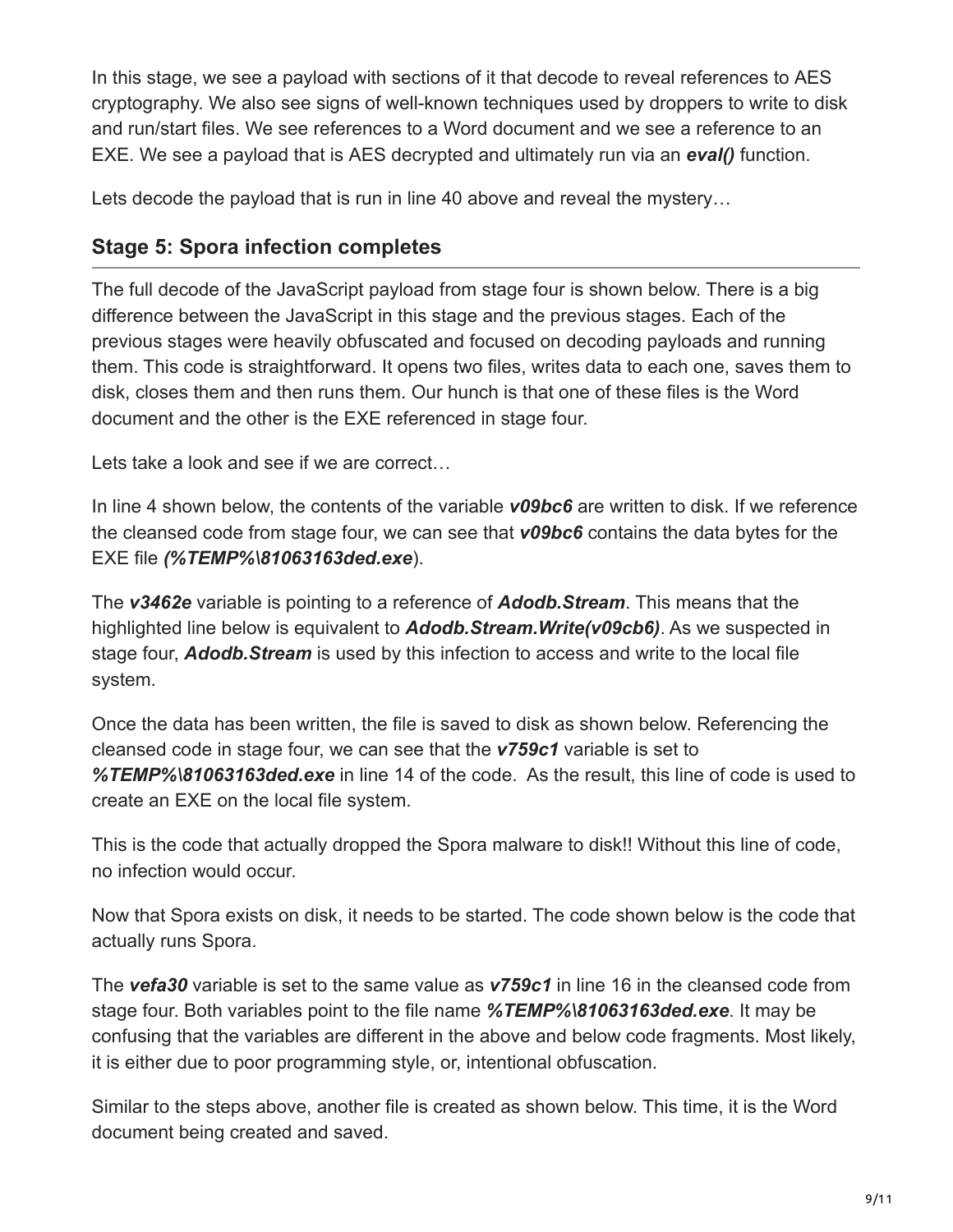Shown below is where the Word document is actually saved to disk. Referencing the cleanse code from stage four, we can see that the *v365ec* variable is set to *%TEMP%\doc\_6d518e.docx* in line 13 of the code.

The Word document is opened/run via the highlighted code shown below. Unlike the EXE example above, the same variable *v365ec* was used in the *SaveToFile* and the *Run* logic.

# **CONCLUSION**

The Spora infection vector using an HTA-based email attachment was more sophisticated and complex than what is seen in the typical malware dropper. Typically, a dropper may leverage several stages of payload decodes prior to ultimately dropping and running the malware. Each of these stages would typically rely on simple hex encoding of the payload combined with some lightweight custom decoding logic.

Spora took infection vector obfuscation to a new level. Rather than one or two stages, Spora used five distinct stages to infect the victim. These stages leveraged hex encoded payloads, custom encoded payloads and AES encrypted payloads. The infection vector transitioned from its initial HTA-based VBScript file to creating and running a Jscript file to complete the infection. The decode loops themselves were obfuscated to leverage JavaScript function names pulled directly from the payload rather than naming them directly. The dropper code leveraged esoteric capabilities of JavaScript, such as anonymous self-invoking functions, to obfuscate its intentions. Finally, the dropper was self-contained to include the Spora EXE as well as a dummy Word Document to confuse the victim. No additional network connectivity was needed once the victim received the dropper.

Other droppers have used many of these techniques in the past. However, the combination of these techniques, combined with the degree to which the Spora dropper leveraged them, definitely set a new standard of sophistication and obfuscation.

*Thanks for reading...*

*You can also connect with me on Twitter at [@kd\\_cybersec](http://twitter.com/kd_cybersec).*

[31](https://www.linkedin.com/signup/cold-join?session_redirect=https%3A%2F%2Fwww%2Elinkedin%2Ecom%2Fpulse%2Fspora-ransomware-understanding-hta-infection-vector-kevin-douglas&trk=pulse-article_social-details_social-action-counts_likes-text) [4 Comments](https://www.linkedin.com/signup/cold-join?session_redirect=https%3A%2F%2Fwww%2Elinkedin%2Ecom%2Fpulse%2Fspora-ransomware-understanding-hta-infection-vector-kevin-douglas&trk=pulse-article_social-details_social-action-counts_comments-text) [Like](https://www.linkedin.com/signup/cold-join?session_redirect=https%3A%2F%2Fwww%2Elinkedin%2Ecom%2Fpulse%2Fspora-ransomware-understanding-hta-infection-vector-kevin-douglas&trk=pulse-article_social-details_like-cta) [Comment](https://www.linkedin.com/signup/cold-join?session_redirect=https%3A%2F%2Fwww%2Elinkedin%2Ecom%2Fpulse%2Fspora-ransomware-understanding-hta-infection-vector-kevin-douglas&trk=pulse-article_social-details_comment-cta) [Share](https://www.linkedin.com/signup/cold-join?session_redirect=https%3A%2F%2Fwww%2Elinkedin%2Ecom%2Fpulse%2Fspora-ransomware-understanding-hta-infection-vector-kevin-douglas&trk=pulse-article_social-details_share-cta)

#### **→ [Peter Berson](https://www.linkedin.com/in/bersonpeter?trk=pulse-article_social-details_comment_actor-name)**

I feel that all new malware is about obfuscation and levels of encryption in the payloads to circumvent most endpoint A/V engines. This is why a lot of them are trying sandboxing approaches. Machine Learning and Deep Learning will help in the next gen A/V endpoint clients to detect this better. The actual ransomware and command and control part is simple, it's more about getting the payloads to execute and evade A/V protection at all levels. Firewalls, Anti-Spam systems, and endpoint. Great job and explaining multi-stage approach.